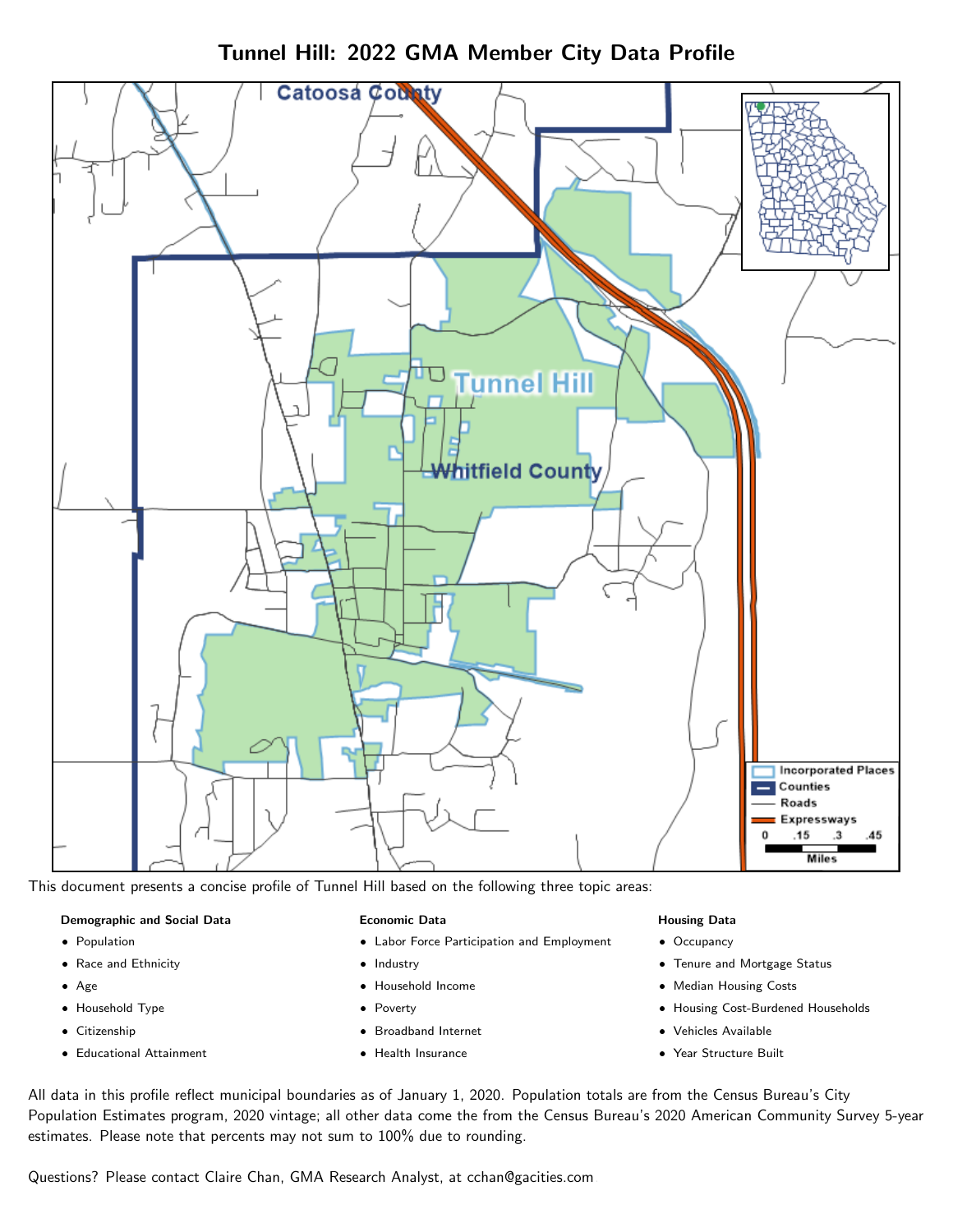# Tunnel Hill: Demographic and Social



0% 2% 4% 6% Male and Allen and Temale 6% 4% 2% 85 and over 80-84 75-79 70-74 65-69 60-64 55-59 50-54 45-49 40-44 35-39 30-34 25-29 20-24 15-19 10-14 5-9 Under 5

## **Citizenship**

Age

|  | <b>Native Born</b><br>100% |  |  |
|--|----------------------------|--|--|
|  |                            |  |  |

Race and Ethnicity



Source: U.S. Census Bureau, City Population Estimates, 2020 vintage Source: American Community Survey, 2020 5-year estimates, table B03002

#### Household Type



Source: American Community Survey, 2020 5-year estimates, table B01001 Source: American Community Survey, 2020 5-year estimates, table B11001

#### Educational Attainment



Source: American Community Survey, 2020 5-year estimates, table B05002 Source: American Community Survey, 2020 5-year estimates, table B15002

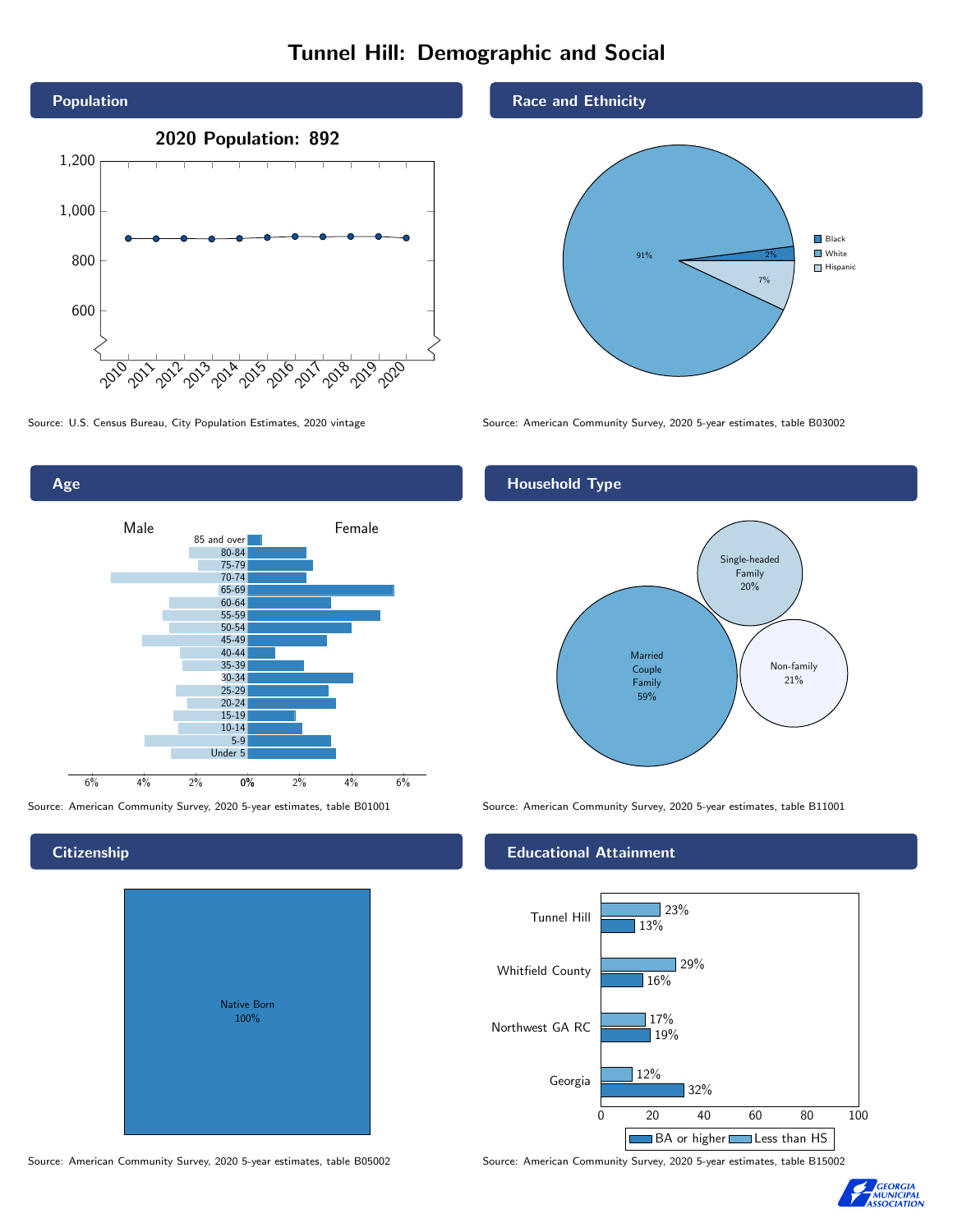## Tunnel Hill: Economic



Source: American Community Survey, 2020 5-year estimates, table B23001 Note: Unemployment rate is based upon the civilian labor force.

#### Industry

| Agriculture, forestry, fishing and hunting, and mining      |     |  |  |
|-------------------------------------------------------------|-----|--|--|
| Construction                                                | 6%  |  |  |
| Manufacturing                                               | 21% |  |  |
| <b>Wholesale Trade</b>                                      | 6%  |  |  |
| Retail Trade                                                | 15% |  |  |
| Transportation and warehousing, and utilities               |     |  |  |
| Information                                                 | 5%  |  |  |
| Finance and insurance, real estate, rental, leasing         |     |  |  |
| Professional, scientific, mgt, administrative, waste mgt    |     |  |  |
| Educational services, and health care and social assistance |     |  |  |
| Arts, entertainment, recreation, accommodation, food        |     |  |  |
| service                                                     |     |  |  |
| Other services, except public administration                |     |  |  |
| Public administration                                       |     |  |  |

Source: American Community Survey, 2020 5-year estimates, table C24030



Source: American Community Survey, 2020 5-year estimates, tables B19013 and B19025 Source: American Community Survey, 2020 5-year estimates, table B17010



#### Poverty



#### Health Insurance



Source: American Community Survey, 2020 5-year estimates, table B28002 Source: American Community Survey, 2020 5-year estimates, table B18135